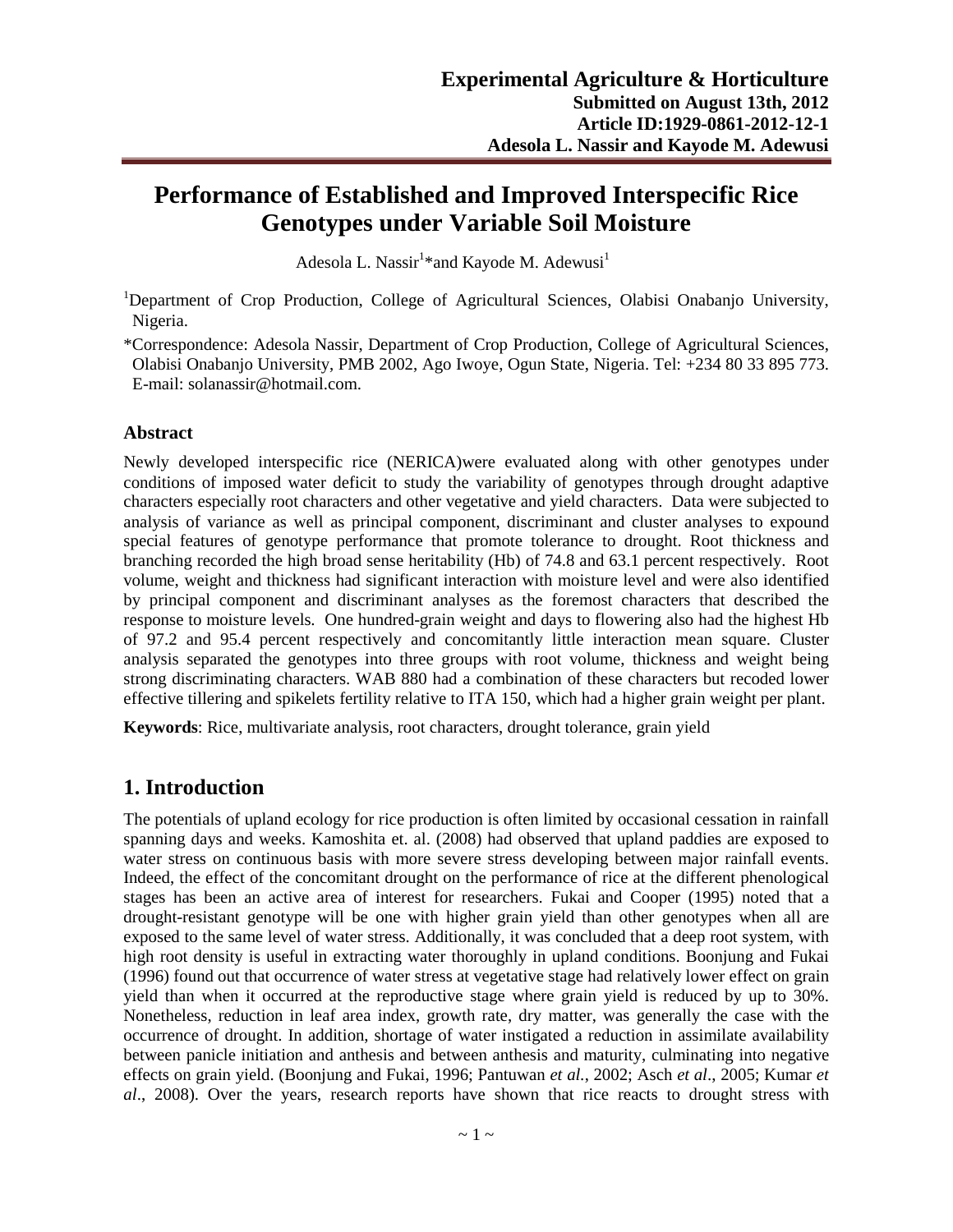reductions in height, leaf area and biomass production, tiller abortion, changes in root dry matter and rooting depth, particularly deep rooting and a delay in reproductive development, especially flowering (Pantuwan *et al*., 2002; Price *et al*., 2002; Asch, *et al.*, 2005, Folkard *et al*., 2005; Acuña, *et al*., 2008). The development of drought tolerant varieties for good level grain yield under conditions of water stress has received some amount of research attention. The works of Fukai and Cooper (1995) indicated that direct selection for yield under drought conditions may not be particularly rewarding and preferred laying emphasis on traits related to drought tolerance. Recent works reported by Venuprasad *et al.* (2008) however indicated that with carefully managed drought stress, direct selection for yield in the dry season can lead into increased grain production under natural stress in the rainy period. Nonetheless, various traits including continued leaf area development, continued photosynthesis, early flowering, early maturation, a deeper and thicker root system, more extensive root system, osmotic adjustment, increase in harvest index and reduction in plant height have been associated with drought tolerance (Ekanayake *et al*., 1985; Asch *et al*., 2005; Lafitte *et al*., 2007). Recently, the New Rice for Africa (NERICA) varieties were developed from crosses involving the *Oryza sativa* and the indigenous drought tolerant *Oryza glaberrima* varieties. The selections from the crosses are supposed express better adaptation to the moisture drought typical of upland ecologies, to give good grain yield. Nassir and Adewusi (2011) had observed the need for further upgrading of these varieties for drought tolerance within the overall goal of improvement of grain yield. This would necessarily involve continuous varietal hybridization and selection to obtain genotypes with adequate combination of characters that would impact positively on drought tolerance. The assessment of genotype sources of traits contributing to drought tolerance would be an initial step and a credible result would be achieved when such assessment is carried out in the environment that is representative of the ecology for eventual cultivation and the typical water stress encountered in the field is incorporated. The objective of this study is therefore to evaluate some newly developed NERICA varieties and some established cultivars under imposed water stress and to measure the eventual effect on plant attributes especially root characters and grain production. The overall goal is to identify genotypes sources of beneficial traits to drought tolerance for subsequent recombination of genes that would produce better drought tolerance and grain production.

### **2. Methods**

#### **2.1 Genotypes Used for Experiments**

Sixteen rice genotypes were assessed in this study. The genotypes were obtained from the WARDA unit of the International Institute for Tropical Agriculture (IITA), Ibadan, Nigeria. The genotypes are composed of five recent interspecific releases: NERICA 1 (WAB 450-1-B-38-HB), NERICA 2 (WAB 450-11-1-P31-1-HB), NERICA 3 (WAB 450-1-B-P-28-HB), NERICA 4 (WAB 450-1-B-P-91-HB), and NERICA 5 (WAB 450-11-1-P31-HB); six breeding lines: WAB 880-9-32-1-1-12-HB (simply expressed as WAB 880), WAB 56-50, WAB 224-8-HB, WAB 189-B-B-B-HB (WAB 189), WAB 337-B-B-20-1-12 (WAB337), WAB 181-18 and five established genotypes: ITA 150, ITA 321, ITA 257, 0S6, IRAT 170. The NERICA varieties and breeding lines are selections from crosses involving *Oryza glaberrima* which are the red skinned rice adapted to the West African sub-region with the characteristic erratic rainfall.

#### **2.2 Plant Establishment**

Nursery polythene bags measuring 28cm in diameter and 28cm in depth were filled with 5kg loamy sand soil. At three weeks after sowing (WAS), each of the sixteen upland rice were transplanted into nine polythene bags. For each variety water application (moisture regime, MR) was made at 100 percent, 75 percent and 50 percent average moisture requirement. Preliminary study at the study location had shown that each plant would require 1.6 litres per week at the tillering stage, 2.4 litres per week at panicle initiation stage and 3.2 litres per week at grain filling stage of growth for adequate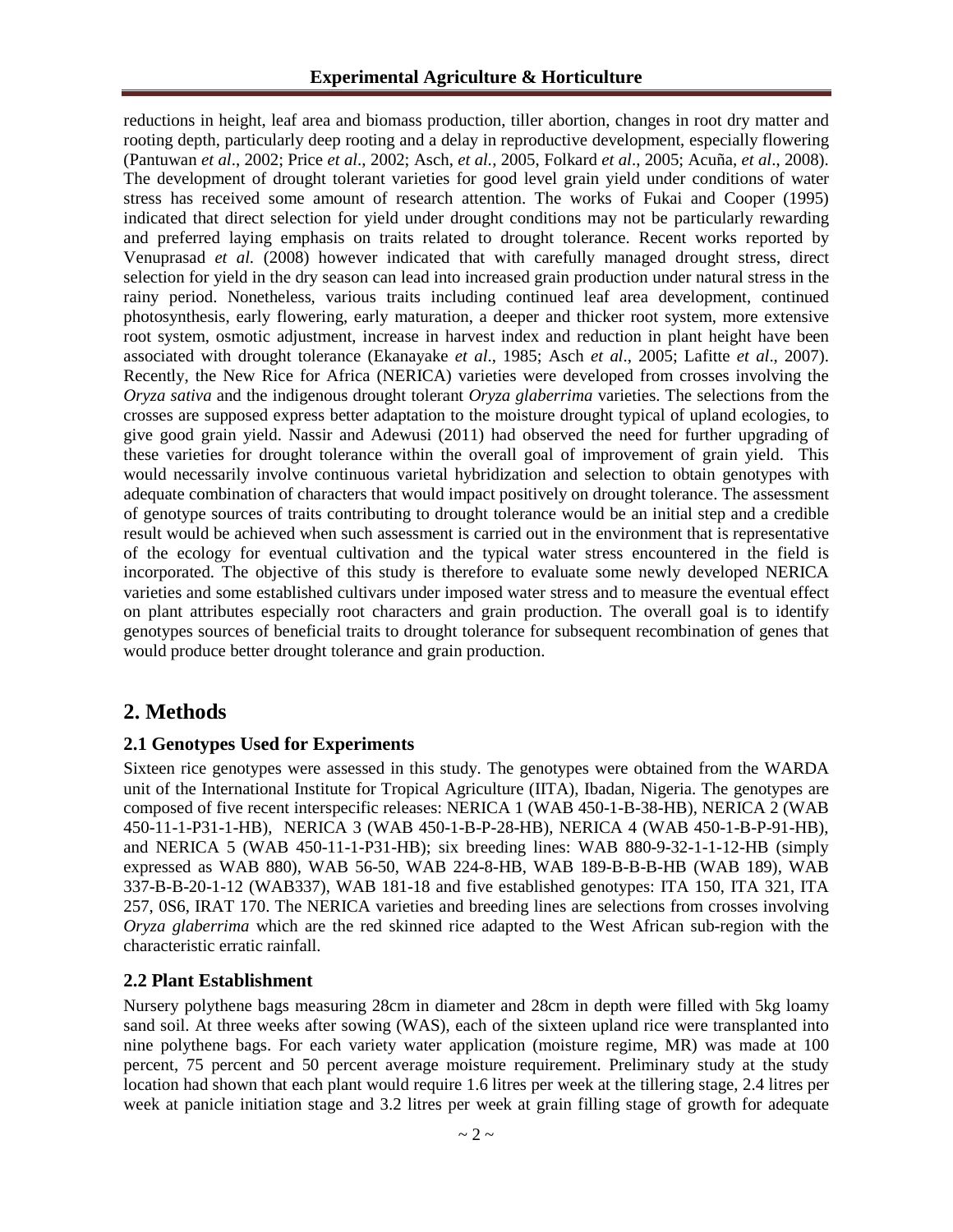development. Each treatment was replicated three times. The experimental pots were arranged following the randomized complete block design with the MR as the blocking factor. The entire plants were recovered at maturity (harvesting stage) and used to investigate the effect of the "simulated drought" on eventual plant performance.

#### **2.3 Data Collection**

Data collection on collection on vegetative, root and their yield components were as described by International Rice Research Institute (1988), Table 1. Effective tillers were determined as the percentage number of tillers that ended in panicles relative to the total number of tillers produced. Whole plants were recovered at maturity and used to determine root characters as described by Ekanyake *et al.,* (1985): The roots of three plants for each genotype and moisture regime were recovered by carefully washing away the soil in water and drying briefly under shade. Root volume was measured as volume of displaced water when soil free root was inserted in distilled water. Root thickness was scored visually as  $1 =$  all thicker than 2mm and  $9 =$  all the roots thinner than 1mm. Root branching was also scored as 1 = little branching and 4 = extensive branching (Ekanayake *et al*., 1985). The roots of each plant and the fresh weights were measured in grams. The plant parts were later air dried for many days and weighed for many periods of time till weights remained constant.

| S/N <sub>0</sub> | <b>Character</b>             | <b>Method of measurement</b>                         |
|------------------|------------------------------|------------------------------------------------------|
| $\overline{1}$   | Tillering ability (no)       | Tillers counted                                      |
| 2                | Leaf number                  | Counted                                              |
| 3                | Panicle number               | Counted                                              |
| 4                | Grain weight per panicle (g) | Weighed                                              |
| 5                | Grain weight per plant (g)   | Weighed                                              |
| 6                | 100-grain weight $(g)$       | Weighed                                              |
| 7                | Spikelets fertility (%)      | Percentage of filled grains from<br>primary panicle. |
| 8                | Days to flowering            | Number of days from seeding to 50%<br>flowering.     |

**Table 1** Characters used in the analysis and their methods of measurement/scoring

Source: Standard evaluation system for rice (International Rice Research Institute, 1988)

#### **2.4 Statistical Analysis**

Results were analyzed using the means measured on characters of each variety. Computer analyses of variance (ANOVA) were done using the GENSTAT (Edition 12) to obtain mean squares (variances) for the characters. Phenotypic and genotypic variances were estimated as described by Breese (1969). Broad sense heritability estimate Hb for each character was obtained by determining the ratio of variance due to the genotypes to the total variance. The mean values of root characters separately and all characters jointly were subjected to multivariate analysis to obtain the eigen values and the covariate scores for both the principal components and discriminant analyses. A cluster analysis was done to group genotypes for ease of decision on hybridization.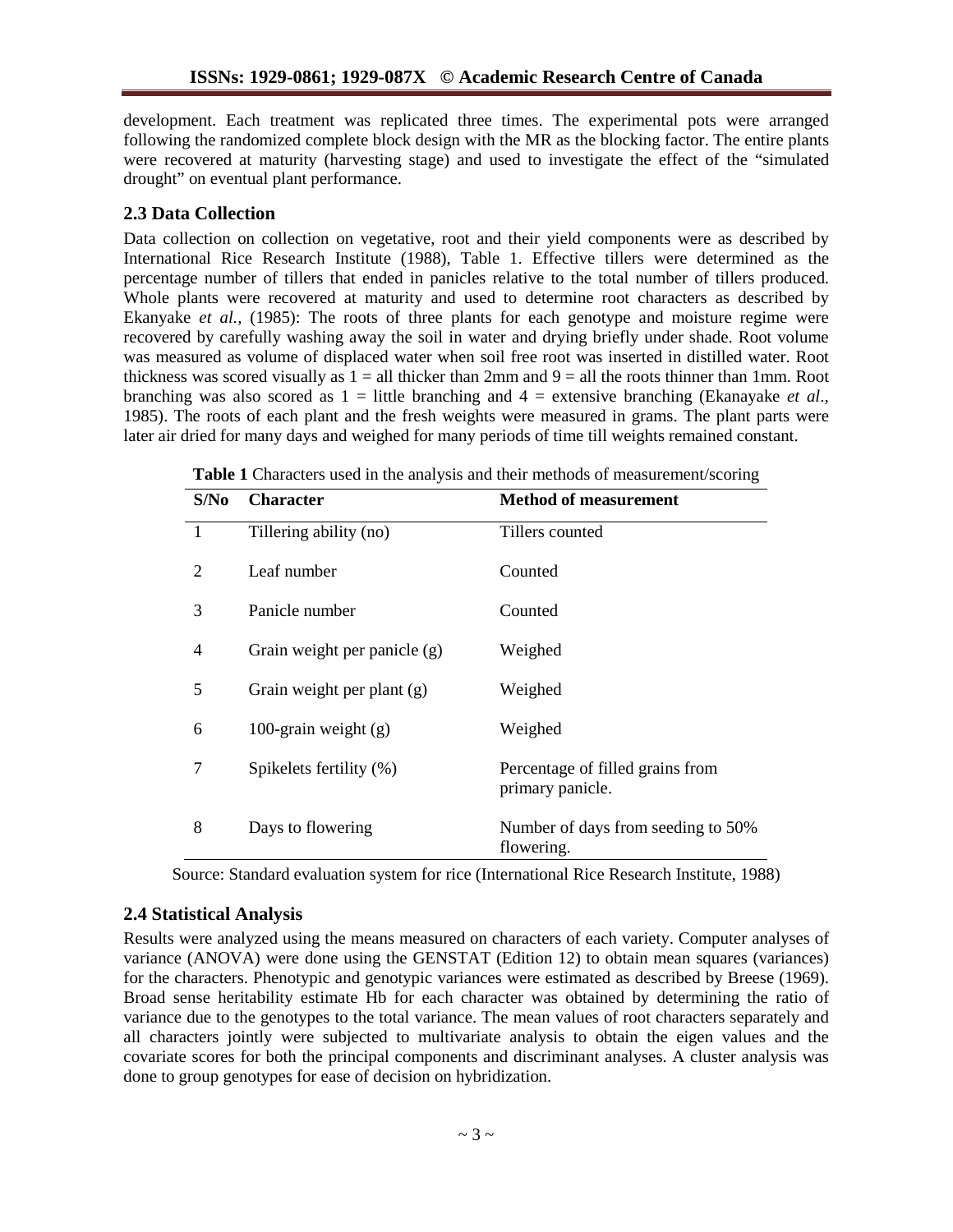## **3. Results**

#### **3.1 Coefficient of Variability and Heritability Estimates**

The results of the phenotypic and genotypic coefficient of variability (PCV and GCV) and broad sense heritability estimates (Hb) are presented in Table 2. The phenotypic and genotypic coefficient of variability was high for root thickness and branching but low for all other characters. Grain weight per plant had a moderate PCV and GCV of 45.7% and 42.6% respectively but a low heritability estimate. One hundred-grain weight and days to flowering recorded the highest Hb of 97.2 and 95.4 respectively. Root thickness and root branching also had high Hb of 74.8 and 63.1 respectively. The other traits recorded low heritability estimate of 4.4% for plant height to 37.9% root volume.

| <b>Character</b>                | <b>Mean</b> | $PCV(\%)$ | $GCV(\% )$ | Hb    |
|---------------------------------|-------------|-----------|------------|-------|
| Root thickness (RT)             | 5.79        | 94.20     | 86.50      | 74.78 |
| Root Branching (RB)             | 2.42        | 80.50     | 64.93      | 63.08 |
| Root volume (RV)                | 6.54        | 37.20     | 35.61      | 37.85 |
| Dry root weight (DRW)           | 8.473       | 31.27     | 29.40      | 28.89 |
| Fresh root weight FRW)          | 21.92       | 31.39     | 29.56      | 28.29 |
| Effective tillering (ET)        | 71.10       | 34.29     | 17.96      | 26.12 |
| Leaf number $(LN)$              | 31.85       | 27.19     | 24.88      | 25.05 |
| Plant height (PH)               | 107.20      | 6.62      | 5.62       | 4.35  |
| Days to flowering (DF)          | 84.30       | 13.87     | 13.82      | 95.42 |
| Grain weight per panicle (GWPN) | 1.783       | 20.80     | 19.67      | 23.08 |
| Grain weight per plant (GWPP)   | 12.52       | 45.66     | 42.64      | 21.37 |
| 100-Grain weight (HGW)          | 3.158       | 20.48     | 20.32      | 97.23 |
| Spikelets fertility (SF)        | 86.18       | 6.60      | 2.85       | 15.21 |

**Table 2** Means, phenotypic and genotypic coefficient of variability (PCV, GCV) and broad sense heritability (Hb) for characters measured on rice

### **3.2 Mean Squares and Percent Mean Squares**

The mean squares (MS) and percent mean squares (PMS) for the root and vegetative traits are presented in Tables 3 and 4. The MS for variety was significant for all the traits. Moisture regime had significant mean squares for all the traits except root thickness and root branching. With respect to the interaction of variety and moisture regime, only root thickness and effective branching had a non significant interaction. As reported for GCV, variety recorded the largest PMS for root thickness and root branching. The interaction component accounted for the largest PMS for the other traits. The residual component was generally low except effective tillering which was as high as 14.3 percent. The mean squares (MS) and percent mean squares (PMS) for the reproductive traits are presented in Table 5. The mean squares for all the traits were significant for both variety and moisture regime. The interaction MS were also significant for all the traits with the exception of spikelets fertility. Variety had the largest partition of PMS for days to flowering and 100-grain weight while moisture regime had the largest PMS for the other traits. Only spikelets fertility had the largest residual of 11.9%. All the other traits had very low residual PMS.

#### **3.3 Principal Component and Discriminant Analyses**

The results of the principal component and discriminant analysis for the root characters are presented in Table 6. The first principal component axis captured 60.5percent of the total variation and is mainly loaded by dry root weight, fresh root weight and root volume in that order. The second axis accounted for 23.2 percent of the variation harboured with root branching and root thickness and root branching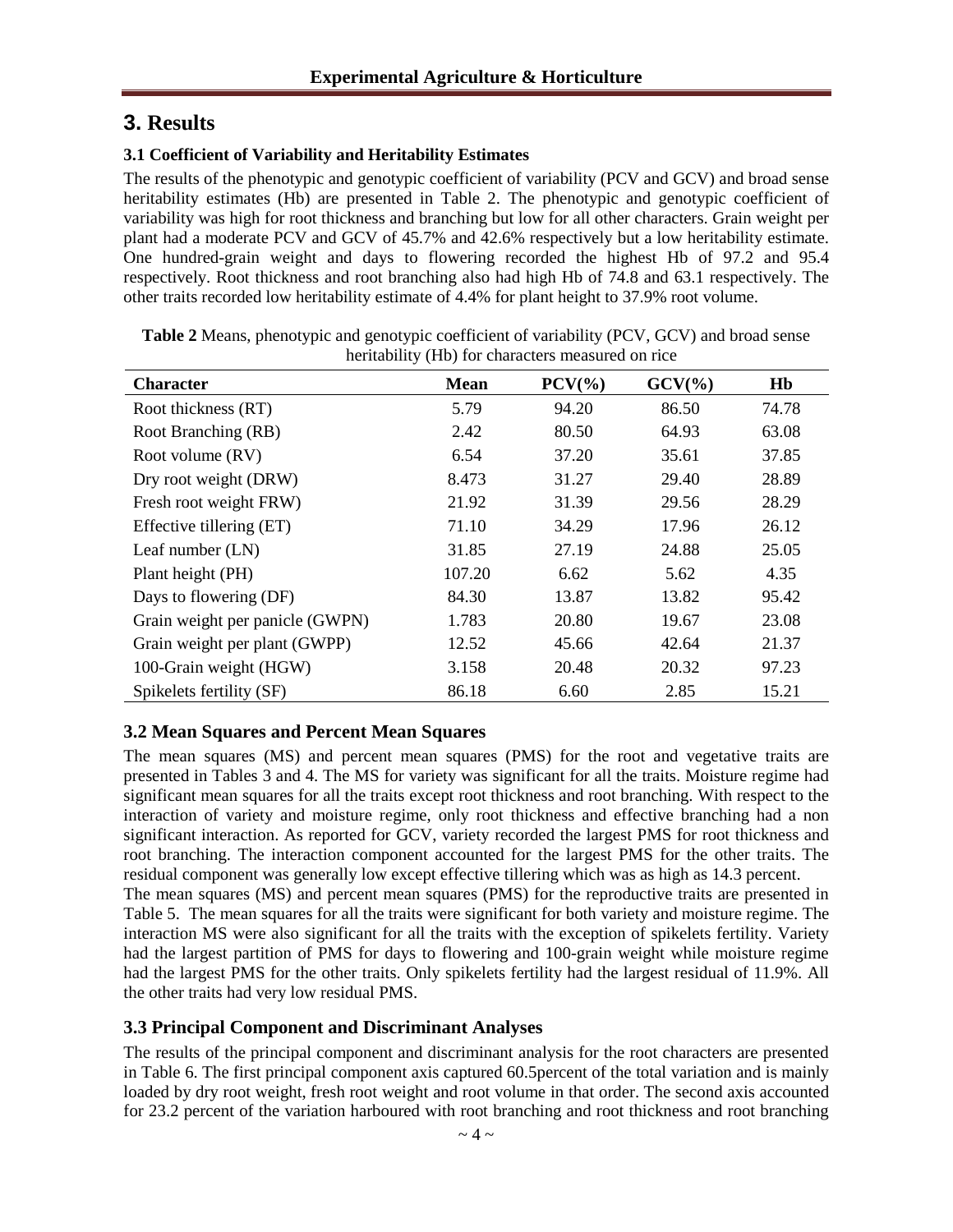having the largest but counteracting loadings.

The dicscriminant analysis captured lower proportion of the variation among the genotypes within similar number of axes. The first axis held 49.8 percent of the variation and had large negative scores for root branching and root volume but a high positive relationship with dry root weight. Axis 2 accounted for 25.3 percent and is described dry root weight which had the highest negative score and fresh root weight which recorded a negative relationship.

For the analysis involving all the characters (Table 7), the first three axes of the PCA captured 70.1percent of the total variability. Axis 1 alone accounted for 41.9 percent and is mainly loaded by fresh root weight, dry root weight, plant height, grain weight per plant, grain weight per panicle and root volume in that order. The second axis contained 15.1percent of the total variance and is mainly related to 100-grain weight, root thickness and spikelets fertility.

The discriminant analysis for all characters the first two axes held 89.3 of the total variance with the first and second axes accounting for63.8 and 57.5 percent of the variance respectively. The two axes jointly emphasized the 100-grain weight, grain weight per panicle and dry root weight as having the largest contribution to the variance.

| <b>Source of variation</b> | Root volume(ml) |        |            | Root thickness (mm) |           | <b>Root branching (s)</b> |            | Fresh root wt. $(g)$ |           | Dry root wt. $(g)$ |  |
|----------------------------|-----------------|--------|------------|---------------------|-----------|---------------------------|------------|----------------------|-----------|--------------------|--|
|                            | MS              | %MS    | MS         | % $MS$              | MS        | % $MS$                    | MS         | % $MS$               | MS        | %MS                |  |
| Variety (V)                | 17.837**        | 11.846 | 92.976**   | 74.653              | $9.267**$ | 69.776                    | 144.412**  | 8.330                | 21.494**  | 8.655              |  |
| Moisture regime (MR)       | 130.691**       | 86.799 | 9.250      | 7.427               | 0.812     | 6.114                     | 1565.347** | 90.294               | 223.166** | 89.859             |  |
| V X MR                     | $.550**$        | .029   | $17.665**$ | 14.184              | .879      | 14.148                    | $18.477**$ | 1.066                | $2.880**$ | 1.160              |  |
| Residual                   | 0.490           | 0.325  | 4.654      | 3.737               | .323      | 9.962                     | 5.367      | 0.310                | 0.812     | 0.327              |  |

**Table 3** Mean squares (MS) and percentage mean squares (%MS) for root traits of upland rice

\*\* Mean square significant at 1% probability level.

**Table 4** Mean squares (MS) and percentage mean squares (%MS) for vegetative traits of upland rice

| <b>Source of variation</b> | Effective tillering $(\% )$ |        | <b>Leaf number</b> |        | Plant height (cm) |        |  |
|----------------------------|-----------------------------|--------|--------------------|--------|-------------------|--------|--|
|                            | MS                          | % $MS$ | MS                 | % $MS$ | MS                | % $MS$ |  |
| Variety $(V)$              | 778.5*                      | 25.8   | $216.75**$         | 7.2    | $165.50**$        | 1.3    |  |
| Moisture regime (MR)       | 1519.0*                     | 50.3   | 2753.26**          | 91.5   | 12390.27**        | 98.1   |  |
| V X MR                     | 289.4                       | 9.6    | 28.34**            | 0.9    | 56.43**           | 0.4    |  |
| Residual                   | 14.3<br>431.4               |        | 12.24              | 0.4    | 14.04<br>0.1      |        |  |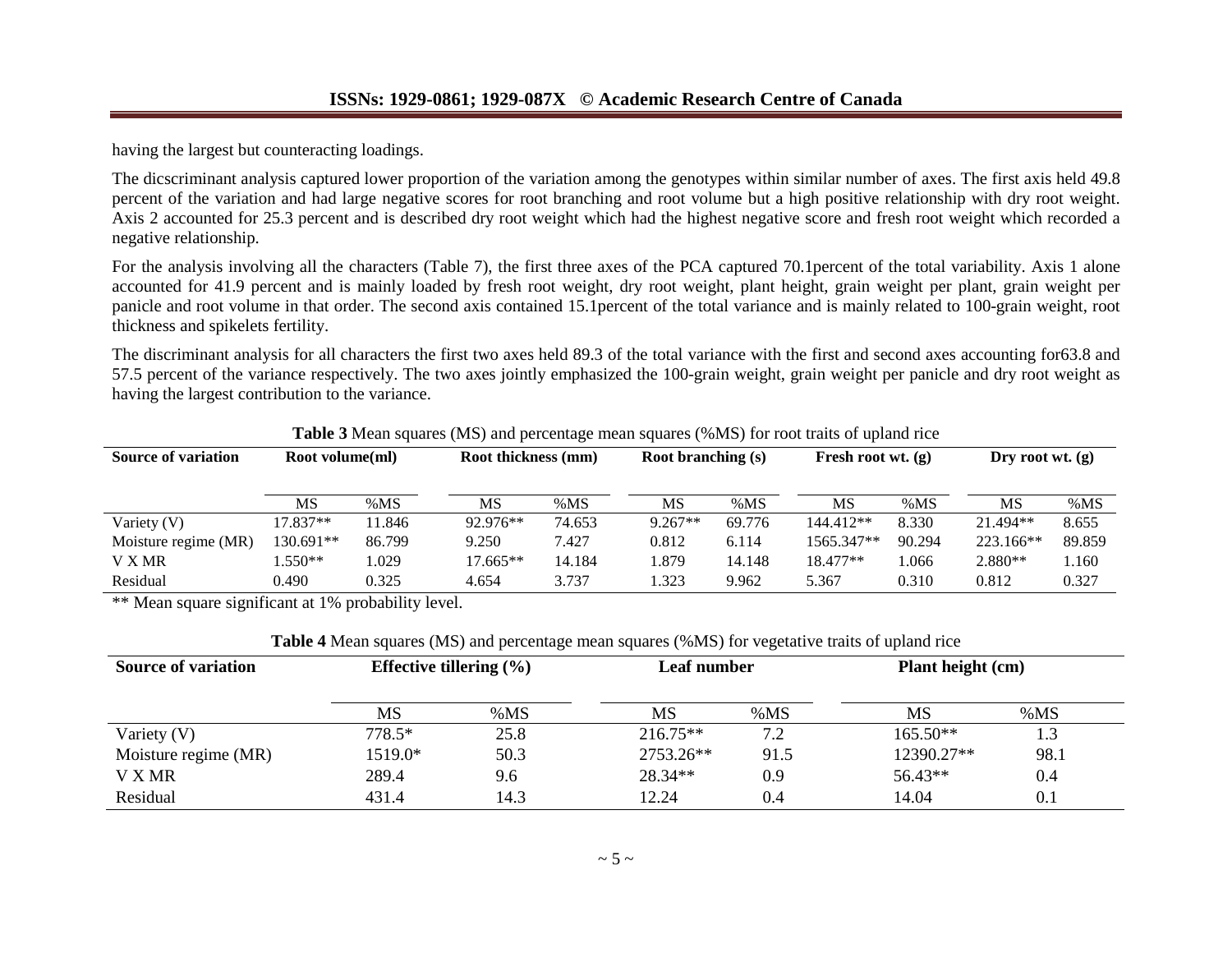| <b>Source of variation</b> | Days to flowering |      |           | Grain weight per<br>panicle $(g)$ |            | Grain weight per<br>plant(g) |           | 100-grain<br>weight $(g)$ |           | <b>Spikelets fertility</b><br>$(\%)$ |  |
|----------------------------|-------------------|------|-----------|-----------------------------------|------------|------------------------------|-----------|---------------------------|-----------|--------------------------------------|--|
|                            | MS                | %MS  | MS        | %MS                               | <b>MS</b>  | %MS                          | MS        | %MS                       | MS        | %MS                                  |  |
| Variety (V)                | $410.263**$       | 82.7 | $0.420**$ | 6.3                               | 99.053**   | 5.9                          | $1.254**$ | 95.4                      | 52.74*    | 23.8                                 |  |
| Moisture regime (MR)       | 82.090**          | 16.5 | $6.182**$ | 92.7                              | 1574.419** | 93.1                         | $0.035**$ | 2.7                       | $107.62*$ | 48.6                                 |  |
| V X MR                     | $3.090**$         | 0.6  | $0.051**$ | 0.8                               | 13.564**   | 0.8                          | $0.019**$ | 1.4                       | 34.63     | 15.6                                 |  |
| Residual                   | 0.823             | 0.2  | 0.014     | 0.2                               | 4.189      | 0.2                          | 0.007     | 0.5                       | 26.33     | 11.9                                 |  |

**Table 5** Mean squares (MS) and percentage mean squares (%MS) for reproductive/yield traits of upland rice

| <b>Table 6</b> Eigen values, variation and vector loadings of principal component analysis (PCA) and the discriminant analysis (DA) of root characters of rice |  |  |  |
|----------------------------------------------------------------------------------------------------------------------------------------------------------------|--|--|--|
|                                                                                                                                                                |  |  |  |

|               | <b>Axis</b>    | Eigen value |                | <b>Total variation</b> | <b>Scores</b> |             |             |                   |          |  |
|---------------|----------------|-------------|----------------|------------------------|---------------|-------------|-------------|-------------------|----------|--|
| <b>Method</b> |                |             | <b>Percent</b> | <b>Cumulative</b>      | <b>Root</b>   | <b>Root</b> | <b>Root</b> | <b>Fresh root</b> | Dry root |  |
|               |                |             |                |                        | volume        | thickness   | branching   | weight            | weight   |  |
|               |                | 3.023       | 60.5           | 60.5                   | 0.566         | $-0.176$    | $-0.024$    | 0.569             | 0.570    |  |
| <b>PCA</b>    | $\overline{2}$ | 1.161       | 23.2           | 83.7                   | 0.065         | 0.637       | $-0.765$    | 0.041             | 0.060    |  |
|               | 3              | 0.773       | 15.5           | 99.2                   | $-0.062$      | $-0.750$    | $-0.643$    | $-0.113$          | $-0.085$ |  |
|               |                |             |                |                        |               |             |             |                   |          |  |
|               |                | 4.385       | 49.8           | 49.8                   | $-0.656$      | 0.345       | $-0.994$    | $-0.068$          | 0.734    |  |
| DA            | 2              | 2.229       | 25.3           | 75.1                   | $-0.257$      | 0.190       | 0.417       | 1.489             | $-3.737$ |  |
|               | 3              | 1.126       | 12.8           | 87.9                   | 1.291         | $-0.019$    | $-0.353$    | 0.683             | $-2.499$ |  |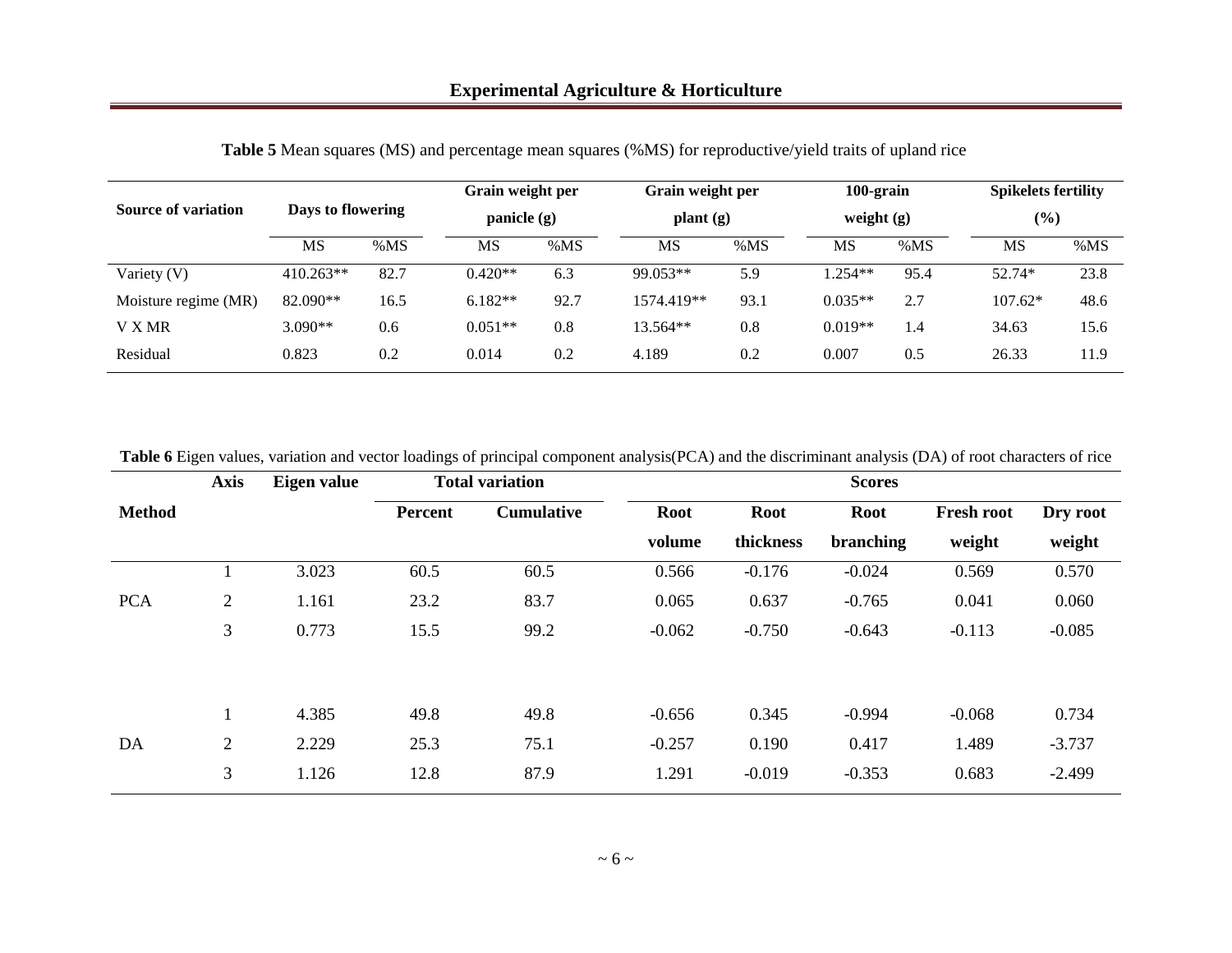## **ISSNs: 1929-0861; 1929-087X © Academic Research Centre of Canada**

| Method     | <b>Axis</b>    | <b>Eigen</b> |               | <b>Total variance</b> | <b>Vector loadings</b> |                 |                 |                   |              |             |  |  |
|------------|----------------|--------------|---------------|-----------------------|------------------------|-----------------|-----------------|-------------------|--------------|-------------|--|--|
|            |                | value        | $\frac{0}{0}$ | <b>Cumulative</b>     |                        |                 |                 |                   |              |             |  |  |
|            |                | 5.452        | 41.94         | 41.94                 | Fresh root             | Dry root weight | Plant height    | Grain weight per  | Grain weight | Root volume |  |  |
|            |                |              |               |                       | weight                 |                 |                 | plant             | per panicle  |             |  |  |
|            |                |              |               |                       | (0.381)                | (0.381)         | (0.373)         | (0.368)           | (0.365)      | (0.364)     |  |  |
| <b>PCA</b> | $\overline{2}$ | 1.969        | 15.14         | 57.08                 | 100-grain              | Root thickness  | Spikelets       | Grain weight per  | Root volume  |             |  |  |
|            |                |              |               |                       | weight                 |                 | fertility       | panicle           |              |             |  |  |
|            |                |              |               |                       | $(-0.522)$             | $(-0.477)$      | $(-0.402)$      | $(-0.280)$        | (0.276)      |             |  |  |
|            | 3              | 1.687        | 12.98         | 70.06                 | Effective              | Days to         | Root Branching  | Root thickness    |              |             |  |  |
|            |                |              |               |                       | tillering              | flowering       |                 |                   |              |             |  |  |
|            |                |              |               |                       | (0.532)                | $(-0.490)$      | (0.416)         | $(-0.308)$        |              |             |  |  |
|            |                |              |               |                       |                        |                 |                 |                   |              |             |  |  |
|            |                | 143.86       | 63.8          | 63.8                  | 100-grain              | Grain weight    | Dry root weight | Days to flowering |              |             |  |  |
|            |                |              |               |                       | weight                 | per panicle     |                 |                   |              |             |  |  |
|            |                |              |               |                       | (15.961)               | $(-5.154)$      | (2.846)         | (1.062)           |              |             |  |  |
| DA         | $\overline{2}$ | 57.46        | 25.5          | 89.3                  | $100$ -grain           | Grain weight    | Dry root weight | Fresh root weight |              |             |  |  |
|            |                |              |               |                       | weight                 | per panicle     |                 |                   |              |             |  |  |
|            |                |              |               |                       | (10.506)               | $(-4.034)$      | (3.197)         | $(-1.707)$        |              |             |  |  |

**Table 7** Eigen values, variation and vector loadings of principal component analysis (PCA) and the discriminant analysis (DA) of root, vegetative and yield characters of rice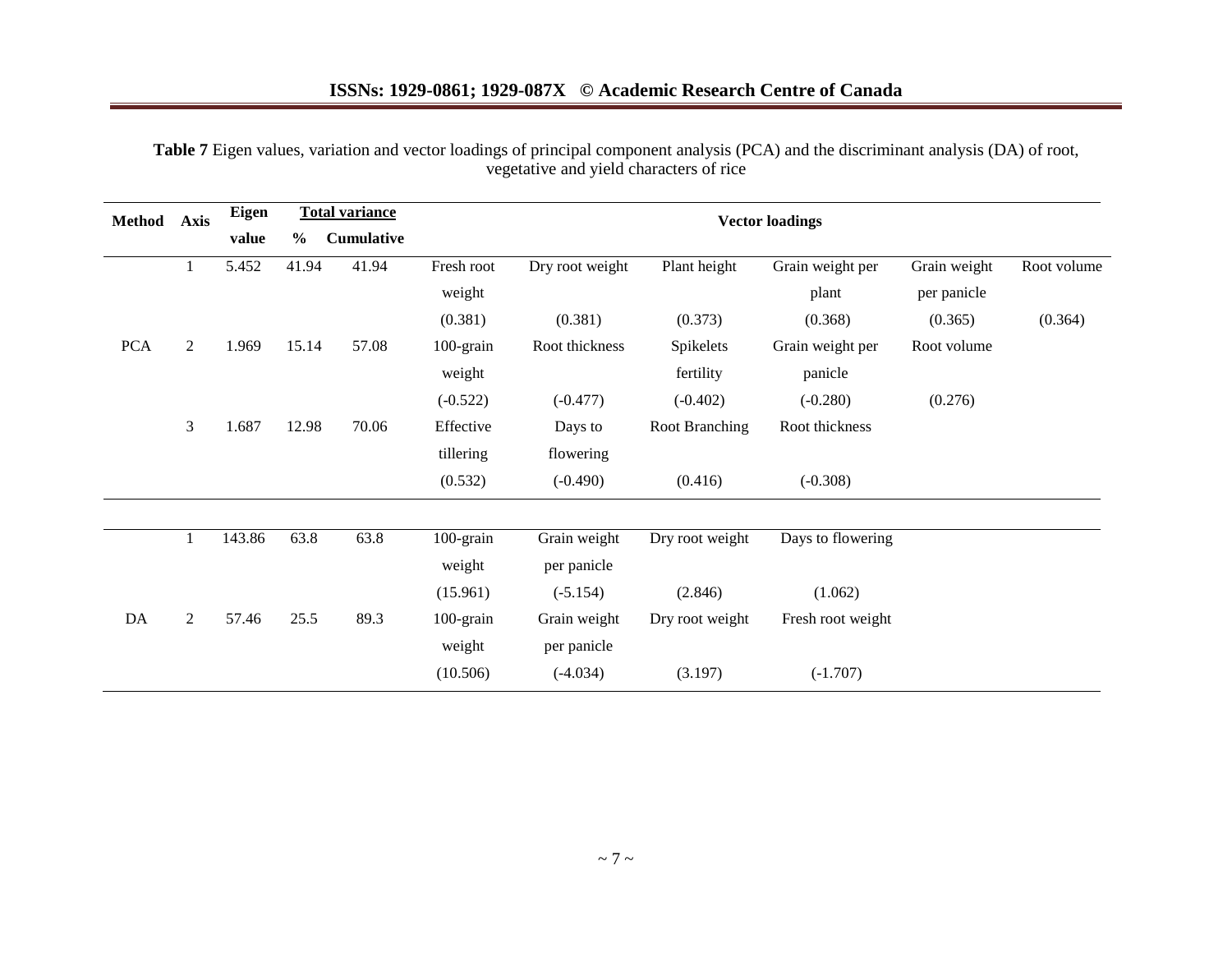#### **3.4 Cluster Analysis**

The dendrogram of the sixteen rice genotypes from the single linkage cluster analysis is presented in Figure 1. At 90 percent maximum similarity, the genotypes clustered into three groups: Group I (genotype 1), Group II (genotype 13) and Group III comprising all the other genotypes. At 86 percent, however, all the genotypes clustered into one group. As shown in Table 8, Genotype 1(WAB 880) had large root volume and thick roots and eventually had the largest fresh and dry root weights. Genotype 13( ITA 257) also had thick roots and high root branching relative to most other genotypes though inferior to WAB 880 and NERICA 4 in that regard. The genotype however recorded the least root volume, fresh root weight and dry root weight, and one of the poorest leaf number and grain weight per plant. Genotype 3 (ITA 150) which is a member of Group III had a distinctly higher grain weight per plant and spikelets fertility.



Group I

**Figure** 1 Dendrogram of the sixteen rice genotypes from the single linkage cluster analysis

## **4. Discussion**

High coefficient of variability, especially at genotypic level is an indication of availability of opportunity for further selection for the concerned characters in the direction of improvement. This is true for root thickness and branching in this study. The high heritability for the characters should facilitate rapid improvement through direct selection for higher expression of the characters. Expectedly, this should also impact advantageously on root volume which draws from improvement in branching and thickness. The importance of these characters and other related ones to fairly stable grain yield of upland rice has been affirmed by Fukai and cooper (1995); Price *et al*. (2002); Asch, *et al*. (2005). In doing this, however, a balance must be struck between the root volume (and mass) and the kind of prevailing drought. Pantuwan et al., 2002 and Acuna et al., 2008 had noted nonetheless that under prolonged drought with limited soil water, large root volume leads to rapid depletion of water with the attendant negative consequences on plant growth and grain yield. In the study location, soil water condition is usually erratic and early planting may offer opportunity for less severe drought. Even at this, a balance must be maintained between having adequate root volume and avoidance of excessive water uptake during prolonged drought.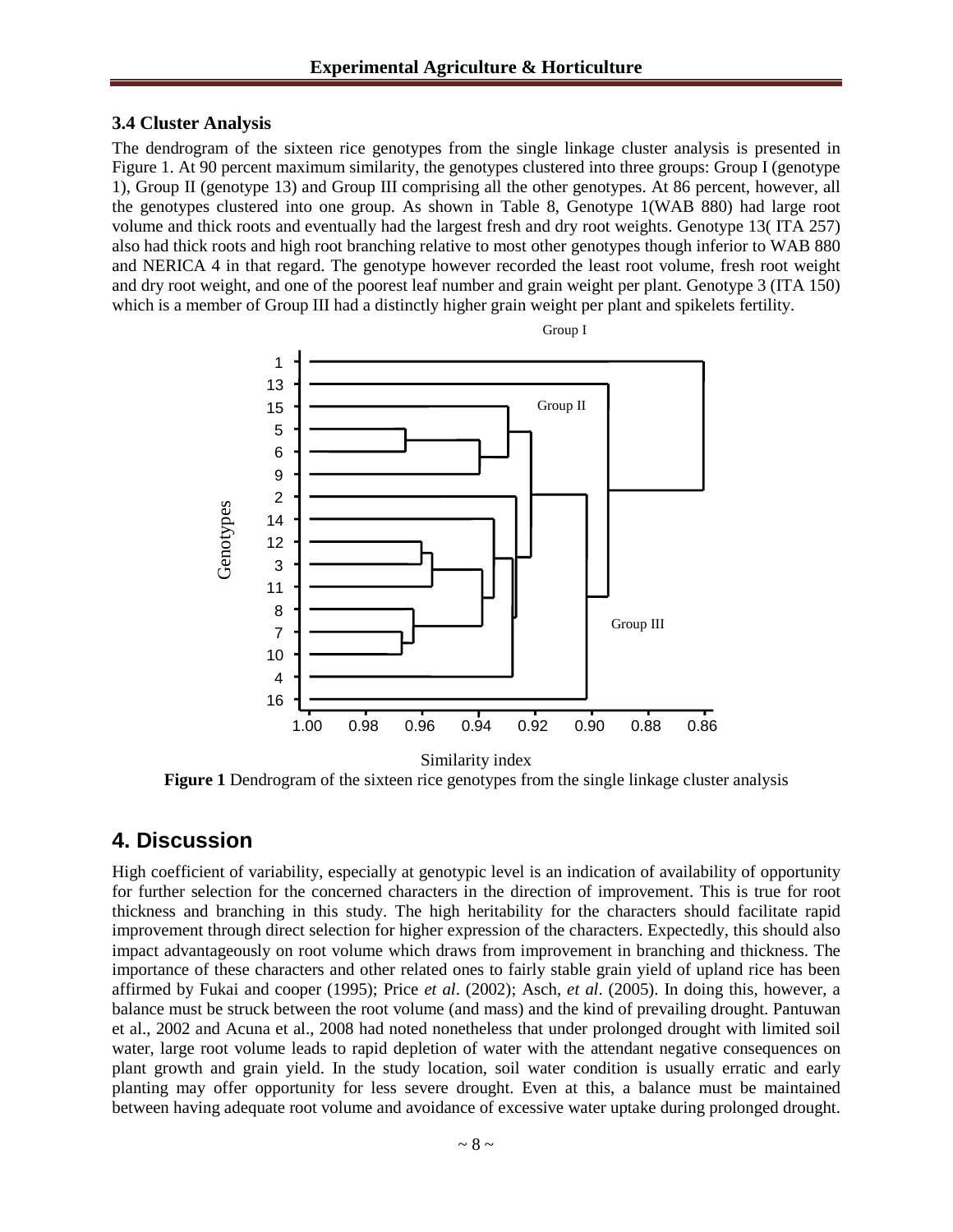# **ISSNs: 1929-0861; 1929-087X © Academic Research Centre of Canada**

| <b>Genotypes</b>    | <b>Root</b> | <b>Root</b> | <b>Root</b> | Fresh root | Dry root | <b>Effective</b> | Leaf   | Grain      | <b>Spikelet</b> |
|---------------------|-------------|-------------|-------------|------------|----------|------------------|--------|------------|-----------------|
|                     | volume      | thickness   | branching   | weight     | weight   | tillering        | number | weight per | fertility       |
|                     | (ml)        | (s)         | (s)         | (g)        | (g)      | (%)              |        | pant (g)   | $(\%)$          |
| WAB 880-9-32        | 10.5        | 1.0         | 1.7         | 31.8       | 12.7     | 69.8             | 37.0   | 16.1       | 84.9            |
| <b>NERICA 1</b>     | 7.1         | 8.1         | 4.0         | 24.3       | 9.1      | 64.5             | 35.0   | 14.0       | 86.5            |
| <b>ITA 150</b>      | 6.0         | 9.0         | 2.7         | 20.3       | 7.6      | 76.4             | 35.7   | 20.1       | 90.2            |
| WAB 56-50           | 5.8         | 9.0         | 1.0         | 19.6       | 7.7      | 58.8             | 32.3   | 10.3       | 86.0            |
| NERICA <sub>2</sub> | 5.8         | 3.7         | 1.0         | 19.6       | 7.5      | 73.0             | 25.7   | 8.5        | 86.1            |
| <b>NERICA 3</b>     | 8.2         | 2.8         | 2.7         | 27.4       | 10.1     | 75.9             | 29.6   | 11.1       | 80.4            |
| <b>WAB 224-8-HB</b> | 6.8         | 8.1         | 2.0         | 22.6       | 8.7      | 85.1             | 25.3   | 9.7        | 86.0            |
| <b>NERICA 4</b>     | 5.7         | 1.0         | 4.0         | 19.8       | 7.5      | 72.6             | 27.3   | 8.8        | 81.7            |
| <b>ITA 321</b>      | 8.4         | 9.0         | 2.0         | 28.0       | 10.8     | 48.0             | 40.0   | 9.5        | 86.9            |
| NERICA <sub>5</sub> | 6.1         | 3.7         | 3.0         | 20.7       | 7.8      | 82.3             | 32.0   | 13.1       | 87.7            |
| WAB 189-B-B-6       | 5.2         | 6.3         | 1.3         | 19.1       | 7.6      | 72.3             | 27.6   | 10.1       | 87.2            |
| OS <sub>6</sub>     | 6.2         | 6.3         | 1.7         | 20.7       | 8.1      | 63.3             | 40.3   | 12.3       | 84.9            |
| <b>ITA 257</b>      | 5.2         | 1.9         | 3.7         | 17.5       | 7.0      | 71.6             | 26.7   | 11.0       | 87.4            |
| <b>WAB 337</b>      | 6.4         | 3.7         | 3.7         | 21.6       | 8.5      | 70.8             | 29.7   | 12.7       | 87.5            |
| <b>IRAT 170</b>     | 5.4         | 9.0         | 2.0         | 17.9       | 7.0      | 71.0             | 35.3   | 17.1       | 86.7            |
| WAB 181-18          | 5.9         | 9.0         | 2.3         | 19.9       | 7.9      | 82.5             | 30.1   | 15.8       | 88.9            |

**Table 8** Mean values of the main characters that described the variability and clustering of rice genotypes.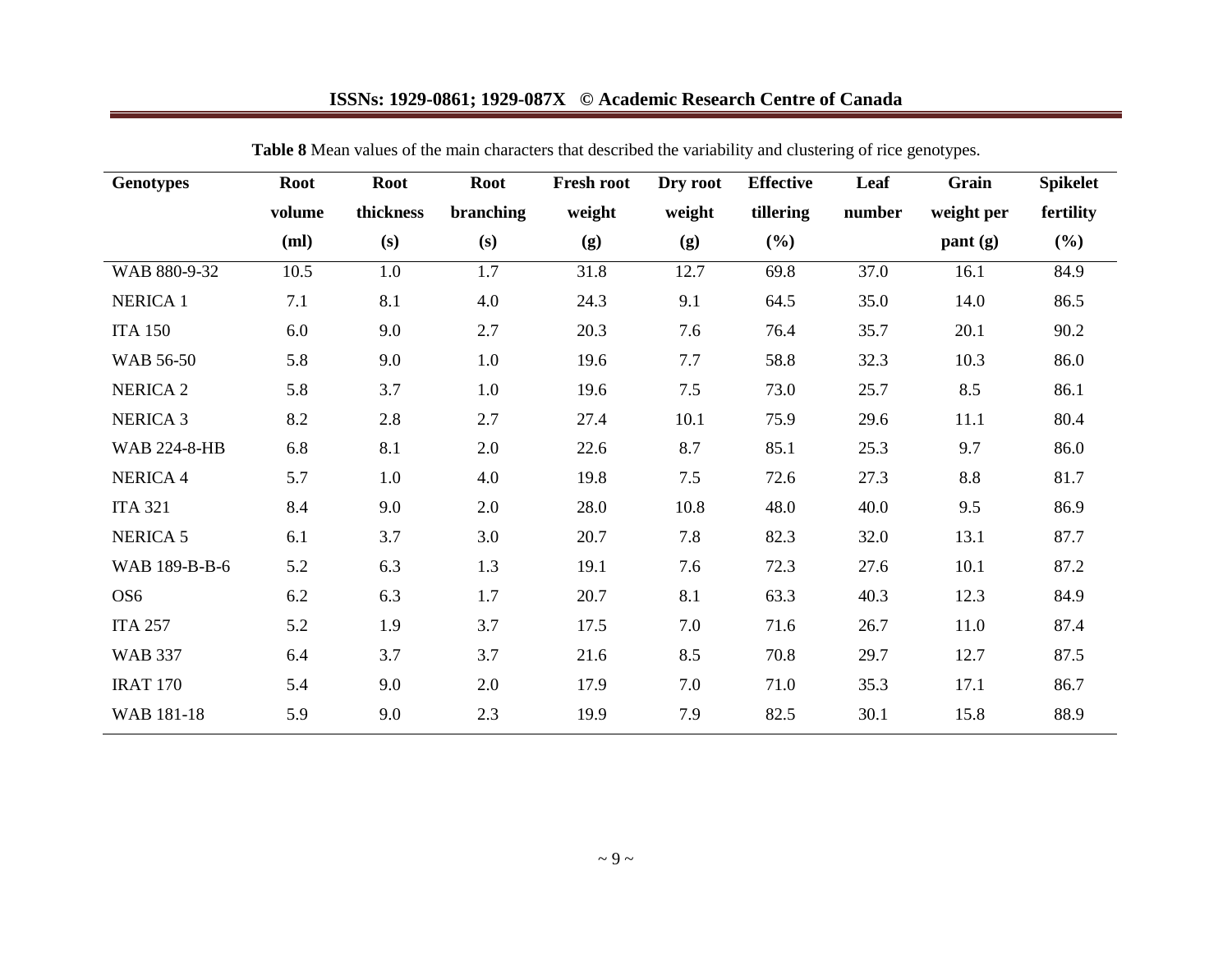Although some recent efforts to improve performance of rice under water stress (Babu *et al*., 2003; Yue *et al*., 2005; Kumar *et al*., 2007; Kato *et al*., 2008; Cairn *et al*., 2009) has focussed on identification and incorporation of QTL's for stable grain yield, this still translates directly or indirectly to phenotypic expression. The correlation between laboratory, greenhouse study on genotype rooting and field performance further underscores the importance of this kind of phenotyping for character identification for genotype improvement to drought tolerance.

The large percent mean squares for root thickness and branching is consistent with the reported high heritability for the characters. The differential effect of different levels of moisture to varietal performance further attests to the complexity of rice genotypes and their response to rice environments and drought conditions. This observation and those of Price *et al*. (2002), Lafitte *et al*. (2007), Nassir and Adewusi, (2011) points to the fact that specific drought tolerant varieties can, at best, only be bred for a restricted region.

The principal component and discriminant analysis appeared to have placed emphasis on the root volume and its derivative, root weight as the major focus in identifying genotype performance under varying moisture condition. The importance of the traits to drought tolerance is attested to by the relatively better grain production recorded by WAB 880 compared to ITA 257 which had low root volume and weight .This characters may be selected for directly and indirectly through other root traits like root thickness. However, root volume and weight would also be promoted by traits like packed cell volume, cell density and other weight indices. The joint analysis involving vegetative and grain characters also emphasized root weight along with grain weight per plant and 100-grain weight and characters that must be concurrently focussed on in selection for good genotype performance under moisture stress.

The cluster analysis identified WAB 880 as a genotype source of genes for improvement for root thickness, volume and weight. ITA 150, which is an established variety, can be further improved for root characters and better tolerance to drought stress through carefully managed hybridization and selection with WAB 880 and ITA 257. This perhaps would translate to better grain production under moisture stress and non-moisture stress soil conditions.

In conclusion, root volume, thickness and weight were the characters that explained differential performance of rice genotypes in the study. These characters would be beneficial traits for tolerance to erratic soil moisture frequently encountered in the tropical derived savannah ecology. The development of cultivars with improved expression of these characters must however be necessarily coupled with high effective tillering to ensure that no tillers are produced than the typical soil water fluctuations can support to produce panicles with well filled grains. This would translate to higher spikelets fertility and grain production which appeared to be the strength of ITA 150 in this study.

#### **References**

- [1] Acuña, B. T. L., Lafitte, H. R., & Wade, L. J. (2008). Genotype x environment interactions for grain yield of upland rice backcross lines in diverse hydrological environments. *Field Crops Res.*, 108, 117-125.
- [2] Asch, F., Dingkuhn, M., Sow, A., & Audebert, A. (2005). Drought-induced changes in rooting patterns and assimilate partitioning between root and shoot in upland rice. *Field Crops Res.*, 93, 223-236.
- [3] Babu, R. C., Nguyen, B. D., Chamarerk, V., Shanmugasundaram, P., Chezhian, P., Jeyaprakash, P., Ganesh, S. K., Palchamy, A., Sadasivam, S., Sarkarung, S., Wade, L. J., & Nguyen, H. T. (2003). Genetic analysis of drought resistance in rice by molecular markers: association between secondary traits and field performance. *Crop Sc.*, 43, 1457–1469.
- [4] Breese, E. L. (1969). The measurement and significant of genotype- environment interactions in rice. *Heredity*, 24, 27 – 44.